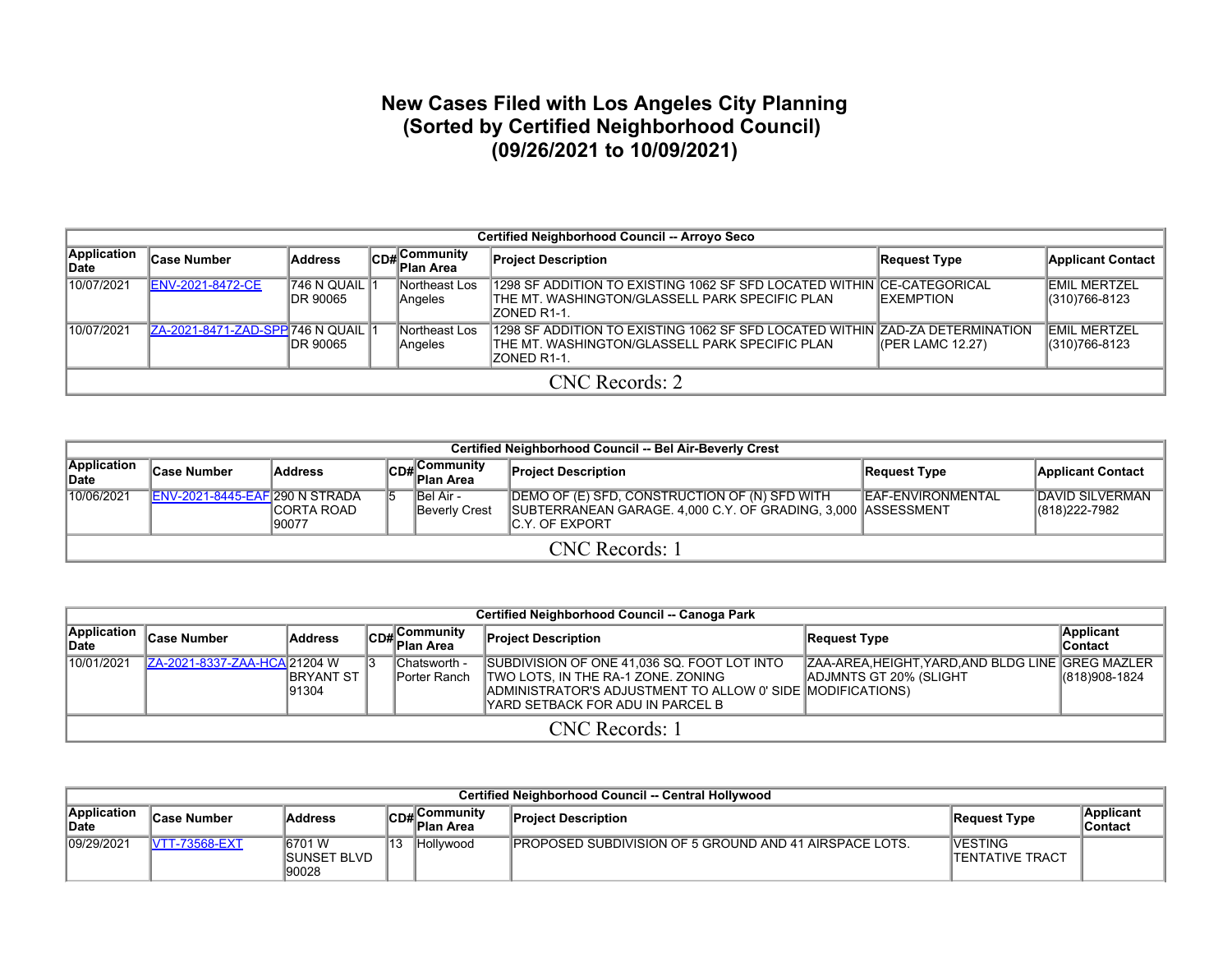| 09/28/2021 | ZA-2021-3349-MPA-1A 1545 N WILCOX 13 | <b>AVE 90028</b> | <b>Hollywood</b> | A MASTER PLAN APPROVAL TO ALLOW THE SALE & DISPENSING OF A MPA-MASTER PLAN<br>FULL LINE OF ALCOHOL FOR ON-SITE CONSUMPTION IN CONJUCTION<br><b>IW/ EVENT SPACE</b> | <b>IAPPROVAL</b> |  |
|------------|--------------------------------------|------------------|------------------|--------------------------------------------------------------------------------------------------------------------------------------------------------------------|------------------|--|
|            |                                      |                  |                  | CNC Records: 2                                                                                                                                                     |                  |  |

|                      | Certified Neighborhood Council -- Coastal San Pedro |                                               |    |                           |                                                                                                                                                                                                           |                                                    |                                       |  |  |  |  |
|----------------------|-----------------------------------------------------|-----------------------------------------------|----|---------------------------|-----------------------------------------------------------------------------------------------------------------------------------------------------------------------------------------------------------|----------------------------------------------------|---------------------------------------|--|--|--|--|
| Application<br>∣Date | <b>Case Number</b>                                  | Address                                       |    | CD#Community<br>Plan Area | <b>Project Description</b>                                                                                                                                                                                | <b>Request Type</b>                                | <b>Applicant</b><br><b>Contact</b>    |  |  |  |  |
| 10/07/2021           | <b>ENV-2021-8469-CE</b>                             | 3114 S<br><b>IDENISON</b><br><b>AVE 90731</b> | 15 | San Pedro                 | INEW TWO STORY 1546 SQ FT SINGLE FAMILY DWELLING WITH<br>ATTACHED 385 SQ FT TWO CAR GARAGE, AND NEW 740 SQ FT<br>TWO STORY ADU. 100 CUBIC YARDS OF GRADING,<br><b>IENCROACHMENT PLANE WAIVER REQUEST.</b> | ICE-CATEGORICAL<br><b>IEXEMPTION</b>               | WILLIAM JAMES<br>(310)351-9382        |  |  |  |  |
| 10/07/2021           | ZA-2021-8468-CDP-ZAA-MEL3114 S                      | <b>IDENISON</b><br><b>AVE 90731</b>           | 15 | San Pedro                 | INEW TWO STORY 1546 SQ FT SINGLE FAMILY DWELLING WITH<br>ATTACHED 385 SQ FT TWO CAR GARAGE, AND NEW 740 SQ FT<br>TWO STORY ADU. 100 CUBIC YARDS OF GRADING,<br><b>IENCROACHMENT PLANE WAIVER REQUEST.</b> | CDP-COASTAL<br><b>DEVELOPMENT</b><br><b>PERMIT</b> | <b>WILLIAM JAMES</b><br>(310)351-9382 |  |  |  |  |
|                      |                                                     |                                               |    |                           | CNC Records: 2                                                                                                                                                                                            |                                                    |                                       |  |  |  |  |

|                             | Certified Neighborhood Council -- East Hollywood |                                    |  |                           |                                                                                                                                                                                                      |                              |                       |  |  |  |  |  |  |  |
|-----------------------------|--------------------------------------------------|------------------------------------|--|---------------------------|------------------------------------------------------------------------------------------------------------------------------------------------------------------------------------------------------|------------------------------|-----------------------|--|--|--|--|--|--|--|
| <b>Application</b><br>∥Date | <b>Case Number</b>                               | <b>Address</b>                     |  | CD#Community<br>Plan Area | <b>Project Description</b>                                                                                                                                                                           | Request Type                 | Applicant<br>∣Contact |  |  |  |  |  |  |  |
| 09/28/2021                  | <b>ENV-2021-8238-CE</b>                          | 5165 W<br>IFOUNTAIN AVE I<br>90027 |  | 13 Hollywood              | CONVERT AN EXISTING 91 APARTMENT UNITS INTO 201 DORMATORY<br>IUNITS/LIVING WITH ZERO PARKING.                                                                                                        | ICE-CATEGORICAL<br>EXEMPTION |                       |  |  |  |  |  |  |  |
| 09/28/2021                  | ZA-2004-3815-ZV-PA3 5165 W                       | FOUNTAIN AVE <br>90027             |  | 13 Hollywood              | PLAN APPROVAL PER CONDITION 11 OF ZA-2004-3815-ZV-PA2, REQUEST<br>FOR MODIFICATION OF CONDITION 7 TO ALLOW CHANGES TO PARKING.<br>IAND CONDITION 11 TO NO LONGER REQUIRE FURTHER PLAN<br> APPROVALS. | IZV-ZONE VARIANCE            |                       |  |  |  |  |  |  |  |
|                             |                                                  | CNC Records: 2                     |  |                           |                                                                                                                                                                                                      |                              |                       |  |  |  |  |  |  |  |

| <b>Certified Neighborhood Council -- Echo Park</b> |                         |                             |  |                                               |                                                                                                                |                                                               |                          |  |  |  |  |  |
|----------------------------------------------------|-------------------------|-----------------------------|--|-----------------------------------------------|----------------------------------------------------------------------------------------------------------------|---------------------------------------------------------------|--------------------------|--|--|--|--|--|
| Application<br>∣Date                               | ∣Case Number            | Address                     |  | CD#Community Plan<br>Area                     | <b>Project Description</b>                                                                                     | Request Type                                                  | <b>Applicant Contact</b> |  |  |  |  |  |
| 10/07/2021                                         | DIR-2021-8492-CLQ 965 N | <b>IEVERETT ST</b><br>90026 |  | ISilver Lake - Echo<br>∥Park - Elysian Valley | IQ CLARIFICATION OF CONDITION# 2 OF ORDINANCE<br>NO. 163,699 TO ALLOW 5 FEET INCREASE TO<br>IALLOWABLE HEIGHT. | CLQ-CLARIFICATION OF 'Q' AARON BELLISTON<br><b>CONDITIONS</b> | $ (323)677-2500$         |  |  |  |  |  |
| CNC Records: 1                                     |                         |                             |  |                                               |                                                                                                                |                                                               |                          |  |  |  |  |  |

| Certified Neighborhood Council -- Empowerment Congress North Area |                                                                                                                               |                                |  |  |                                                                                                 |                   |                                       |  |  |  |  |  |
|-------------------------------------------------------------------|-------------------------------------------------------------------------------------------------------------------------------|--------------------------------|--|--|-------------------------------------------------------------------------------------------------|-------------------|---------------------------------------|--|--|--|--|--|
| Application<br><b>IDate</b>                                       | CD#Community Plan<br><b>Project Description</b><br><b>Address</b><br>∣Case Number<br>Request Type<br><b>Applicant Contact</b> |                                |  |  |                                                                                                 |                   |                                       |  |  |  |  |  |
| 109/30/2021                                                       | LAA-2021-8303-PMEX                                                                                                            | :XI1960 W ADAMS<br>IBLVD 90018 |  |  | South Los Angeles LOT LINE ADJUSTMENT BETWEEN TWO LOTS IN IPMEX-PARCEL MAP<br>THE C2-2D-O-CPIO. | <b>IEXEMPTION</b> | <b>IGREGORY BELL</b><br>(323)935-0900 |  |  |  |  |  |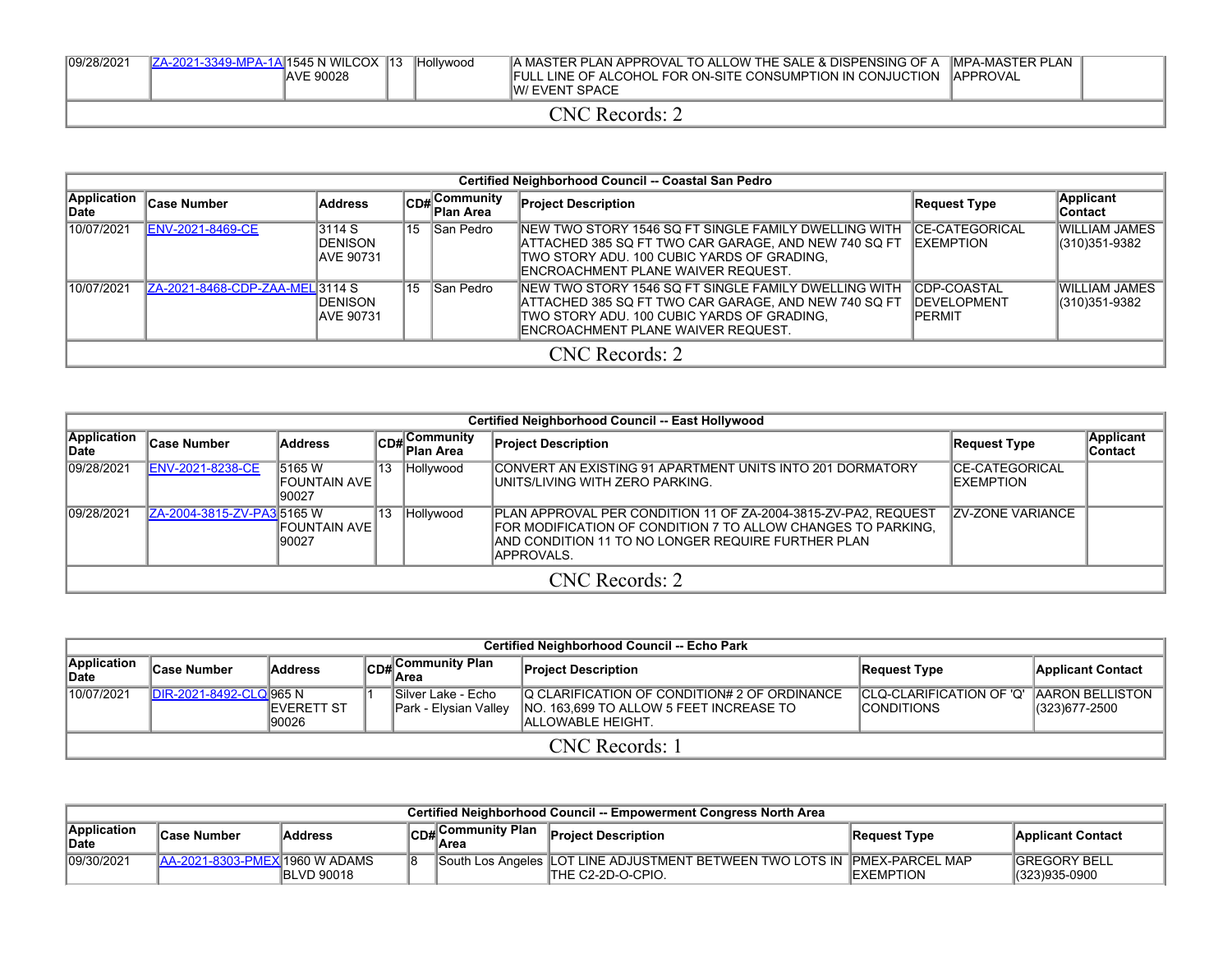| Certified Neighborhood Council -- Empowerment Congress Southwest Area |                                          |                  |    |  |                                                                                     |                                       |                                            |  |  |  |  |  |
|-----------------------------------------------------------------------|------------------------------------------|------------------|----|--|-------------------------------------------------------------------------------------|---------------------------------------|--------------------------------------------|--|--|--|--|--|
| Application<br>∣Date                                                  | <b>Case Number</b>                       | <b>Address</b>   |    |  | CD# Community Plan<br>Area                                                          | Request Type                          | <b>Applicant Contact</b>                   |  |  |  |  |  |
| 10/07/2021                                                            | <b>JAA-2021-8466-PMEXJ7901 S VERMONT</b> | <b>AVE 90044</b> | 18 |  | South Los Angeles LOT LINE ADJUSTMENT TO RECONFIGURE<br><b>ITHREE EXISTING LOTS</b> | IPMEX-PARCEL MAP<br><b>IEXEMPTION</b> | <b>IPASCAL APOTHELOZ</b><br>(714) 685-6860 |  |  |  |  |  |
| CNC Records: 1                                                        |                                          |                  |    |  |                                                                                     |                                       |                                            |  |  |  |  |  |

|                      | <b>Certified Neighborhood Council -- Encino</b> |                                      |     |                                   |                                                                                                                                                                 |                            |                                                |  |  |  |  |  |
|----------------------|-------------------------------------------------|--------------------------------------|-----|-----------------------------------|-----------------------------------------------------------------------------------------------------------------------------------------------------------------|----------------------------|------------------------------------------------|--|--|--|--|--|
| Application<br>∣Date | <b>Case Number</b>                              | Address                              |     | CD#Community<br><b>∣Plan Area</b> | <b>Project Description</b>                                                                                                                                      | Request Type               | <b>Applicant Contact</b>                       |  |  |  |  |  |
| 10/08/2021           | ENV-2021-8533-CE 16161 W                        | IVENTURA<br><b>IBLVD 91436</b>       | 15. | ∥Encino -<br>Tarzana              | IA CUP FOR THE SALE AND SERVICE OF A FULL LINE OF<br>IALCOHOL FOR ONSITE CONSUMPTION WITH AN NEW SENIOR IEXEMPTION<br>HOUSING FACILITY/ELDERCARE FACILITY       | <b>ICE-CATEGORICAL</b>     | <b>HEATHER</b><br>IWALDSTEIN<br>(818) 716-2767 |  |  |  |  |  |
| 10/08/2021           | IZA-2021-8532-CUBI16161 W                       | <b>IVENTURA</b><br><b>BLVD 91436</b> | 5   | Encino -<br>Tarzana               | A CUP FOR THE SALE AND SERVICE OF A FULL LINE OF<br>IALCOHOL FOR ONSITE CONSUMPTION WITH AN NEW SENIOR IBEVERAGE-ALCOHOL<br>HOUSING FACILITY/ELDERCARE FACILITY | <b>CUB-CONDITIONAL USE</b> | <b>HEATHER</b><br>IWALDSTEIN<br>(818)716-2767  |  |  |  |  |  |
|                      | CNC Records: 2                                  |                                      |     |                                   |                                                                                                                                                                 |                            |                                                |  |  |  |  |  |

|                      | <b>Certified Neighborhood Council -- Foothill Trails District</b> |                      |  |                                                                                  |                                                                                                                                                       |                                              |                                         |  |  |  |  |  |  |  |
|----------------------|-------------------------------------------------------------------|----------------------|--|----------------------------------------------------------------------------------|-------------------------------------------------------------------------------------------------------------------------------------------------------|----------------------------------------------|-----------------------------------------|--|--|--|--|--|--|--|
| Application<br>∣Date | <b>Case Number</b>                                                | Address              |  | CD# Community Plan Area                                                          | <b>Project Description</b>                                                                                                                            | Request Type                                 | Applicant Contact                       |  |  |  |  |  |  |  |
| 09/30/2021           | DIR-2021-8306-SPP 11476 N                                         | IORCAS AVE<br>191342 |  | Sunland - Tujunga - Lake<br>View Terrace - Shadow Hills -<br>East La Tuna Canyon | MAJOR ADDITION TO (E) SFD FOR APPROXIMATLEY SPP-SPECIFIC PLAN<br>2156 SQFT ADDITION INCLUDING THE COVERED<br><b>IPATIOS TOTAL OF 3808 SQFT TO SFD</b> | <b>IPROJECT PERMIT</b><br><b>ICOMPLIANCE</b> | <b>JEFF ROBERTS</b><br>$ (818)352-2525$ |  |  |  |  |  |  |  |
| 09/30/2021           | ENV-2021-8307-CE 11476 N                                          | IORCAS AVE<br>191342 |  | Sunland - Tujunga - Lake<br>View Terrace - Shadow Hills -<br>East La Tuna Canyon | MAJOR ADDITION TO (E) SFD FOR APPROXIMATLEY CE-CATEGORICAL<br>2156 SQFT ADDITION INCLUDING THE COVERED<br><b>IPATIOS TOTAL OF 3808 SQFT TO SFD</b>    | <b>IEXEMPTION</b>                            | <b>JEFF ROBERTS</b><br>$ (818)352-2525$ |  |  |  |  |  |  |  |
|                      | CNC Records: 2                                                    |                      |  |                                                                                  |                                                                                                                                                       |                                              |                                         |  |  |  |  |  |  |  |

|                      | Certified Neighborhood Council -- Glassell Park |                         |  |                           |                                                                                                                                                                      |                              |                                |  |  |  |  |  |  |
|----------------------|-------------------------------------------------|-------------------------|--|---------------------------|----------------------------------------------------------------------------------------------------------------------------------------------------------------------|------------------------------|--------------------------------|--|--|--|--|--|--|
| Application<br>∣Date | <b>Case Number</b>                              | Address                 |  | CD#Community<br>Plan Area | <b>Project Description</b>                                                                                                                                           | Request Type                 | <b>Applicant Contact</b>       |  |  |  |  |  |  |
| 10/04/2021           | AA-2021-8380-PMLA 2359 N                        | YORKSHIRE DR <br>190065 |  | Angeles                   | Northeast Los SUBDIVISION OF ONE LOT INTO TWO LOTS.<br>IINCLUDING VACATION OF OVERDEDICATED<br>IPORTION OF ADJACENT STREET. PORTION OF<br>PAPER ALLEY THE R1-1 ZONE. | IPMLA-PARCEL MAP             | VALERIE SACKS<br>(310)500-6282 |  |  |  |  |  |  |
| 10/04/2021           | ENV-2021-8381-EAF 2359 N                        | YORKSHIRE DR <br>190065 |  | Northeast Los<br>Angeles  | SUBDIVISION OF ONE LOT INTO TWO LOTS.<br>IINCLUDING VACATION OF OVERDEDICATED<br>PORTION OF ADJACENT STREET, PORTION OF<br>PAPER ALLEY THE R1-1 ZONE.                | EAF-ENVIRONMENTAL ASSESSMENT | VALERIE SACKS<br>(310)500-6282 |  |  |  |  |  |  |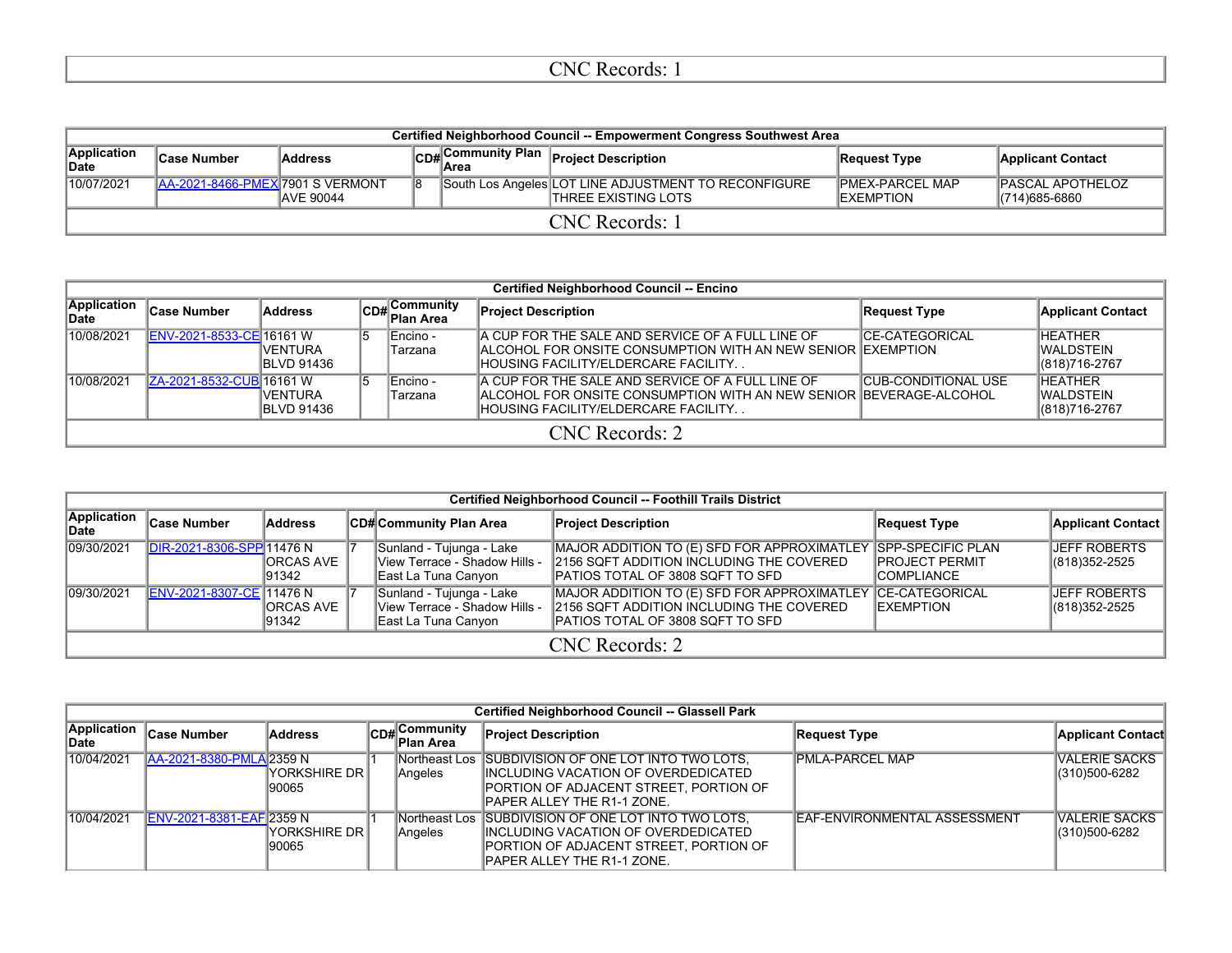| 10/04/2021 | IZA-2021-8382-ZAA | 12359 N<br>IYORKSHIRE DR I<br>90065 | <b>Angeles</b> | Northeast Los ISUBDIVISION OF ONE LOT INTO TWO LOTS.<br>IINCLUDING VACATION OF OVERDEDICATED<br><b>IPORTION OF ADJACENT STREET. PORTION OF</b><br><b>IPAPER ALLEY THE R1-1 ZONE.</b> | ZAA-AREA, HEIGHT, YARD, AND BLDG LINE VALERIE SACKS<br><b>IADJMNTS GT 20% (SLIGHT)</b><br><b>IMODIFICATIONS)</b> | (310)500-6282 |
|------------|-------------------|-------------------------------------|----------------|--------------------------------------------------------------------------------------------------------------------------------------------------------------------------------------|------------------------------------------------------------------------------------------------------------------|---------------|
|            |                   |                                     |                | CNC Records: 3                                                                                                                                                                       |                                                                                                                  |               |

|                      | Certified Neighborhood Council -- Greater Cypress Park |                                          |  |                                        |                                                                                                                                                                                                                                               |                                             |                                          |  |  |  |  |  |  |
|----------------------|--------------------------------------------------------|------------------------------------------|--|----------------------------------------|-----------------------------------------------------------------------------------------------------------------------------------------------------------------------------------------------------------------------------------------------|---------------------------------------------|------------------------------------------|--|--|--|--|--|--|
| Application<br>∥Date | <b>Case Number</b>                                     | <b>Address</b>                           |  | $C_{DB}$ Community<br><b>Plan Area</b> | <b>Project Description</b>                                                                                                                                                                                                                    | Request Type                                | Applicant<br>∣Contact                    |  |  |  |  |  |  |
| 10/05/2021           | <b>ENV-2021-8411-CE</b>                                | 1420 N<br><b>KILLARNEY</b><br>IAVE 90065 |  | Angeles                                | INortheast Los IA ZONING ADMINISTRATOR'S DETERMINATION & PROJECT<br><b>IPERMIT COMPLIANCE FOR THE MT. WASHINGTON –GLASSELL</b><br>IPARK SPECIFIC PLAN TO ALLOW FOR THE CONSTRUCTION OF<br>A NEW THREE-STORY 2,743 SF SINGLE-FAMILY DWELLIN    | <b>ICE-CATEGORICAL</b><br><b>IEXEMPTION</b> | <b>IDAVID HIDALGO I</b><br>(626)446-4148 |  |  |  |  |  |  |
| 10/05/2021           | ZA-2021-8410-ZAD-SPP-ZAA 1420 N                        | <b>KILLARNEY</b><br>IAVE 90065           |  | Angeles                                | Northeast Los A ZONING ADMINISTRATOR'S DETERMINATION & PROJECT<br>IPERMIT COMPLIANCE FOR THE MT. WASHINGTON –GLASSELL<br>PARK SPECIFIC PLAN TO ALLOW FOR THE CONSTRUCTION OF ILAMC 12.27)<br>A NEW THREE-STORY 2,743 SF SINGLE-FAMILY DWELLIN | ZAD-ZA<br><b>IDETERMINATION (PER</b>        | <b>DAVID HIDALGO</b><br>$ (626)446-4148$ |  |  |  |  |  |  |
|                      | CNC Records: 2                                         |                                          |  |                                        |                                                                                                                                                                                                                                               |                                             |                                          |  |  |  |  |  |  |

|                             | Certified Neighborhood Council -- Historic Highland Park |                            |    |                            |                                                                                                                                                                                                                                 |                                                               |                      |  |  |  |  |  |  |
|-----------------------------|----------------------------------------------------------|----------------------------|----|----------------------------|---------------------------------------------------------------------------------------------------------------------------------------------------------------------------------------------------------------------------------|---------------------------------------------------------------|----------------------|--|--|--|--|--|--|
| Application<br><b>IDate</b> | <b>Case Number</b>                                       | <b>Address</b>             |    | CD# Community<br>Plan Area | <b>Project Description</b>                                                                                                                                                                                                      | Request Type                                                  | Applicant<br>Contact |  |  |  |  |  |  |
| 10/01/2021                  | <b>IDIR-2020-3912-TOC-CCMP-VHCA-1A 141 N</b>             | <b>IAVENUE 64</b><br>90042 | 14 | Angeles                    | INortheast Los IDEMOLITION OF AN EXISTING SURFACE PARKING LOT AND<br><b>IBILLBOARD FOR THE CONSTRUCTION OF A NEW THREE</b><br>(3)-STORY 59,062-SF 33-UNIT MIXED-USE DEVELOPMENT<br>CONTAINING 1,960-SF OF COMMERCIAL FLOOR AREA | <b>TOC-TRANSIT</b><br><b>IORIENTED</b><br><b>ICOMMUNITIES</b> |                      |  |  |  |  |  |  |
|                             | CNC Records: 1                                           |                            |    |                            |                                                                                                                                                                                                                                 |                                                               |                      |  |  |  |  |  |  |

|                      | Certified Neighborhood Council -- Hollywood Studio District |                                                   |     |                            |                                                                                                                                                                     |                                                             |                                                     |  |  |  |  |  |  |  |
|----------------------|-------------------------------------------------------------|---------------------------------------------------|-----|----------------------------|---------------------------------------------------------------------------------------------------------------------------------------------------------------------|-------------------------------------------------------------|-----------------------------------------------------|--|--|--|--|--|--|--|
| Application<br>∣Date | <b>Case Number</b>                                          | <b>Address</b>                                    |     | CD#Community<br>lPlan Area | <b>Project Description</b>                                                                                                                                          | <b>Request Type</b>                                         | <b>Applicant Contact</b>                            |  |  |  |  |  |  |  |
| 09/29/2021           | <b>ENV-2021-8267-CE</b>                                     | 5001 W MELROSE 13<br><b>AVE 90038</b>             |     | Hollywood                  | CONVERSION OF AN (E) SECOND-STORY APARTMENT<br>BLDG TO A 7.624 SF HOTEL WITH 13 GUEST ROOMS. (E)<br>GROUND FLOOR RETAIL IS NOT A PART OF PROJECT.                   | <b>CE-CATEGORICAL</b><br><b>IEXEMPTION</b>                  | <b>NIKOLA HLADY</b><br>(213) 620-1904               |  |  |  |  |  |  |  |
| 10/07/2021           | <b>ENV-2021-8487-CE</b>                                     | 15652 W<br><b>IHOLLYWOOD</b><br><b>BLVD 90028</b> | 13. | Hollywood                  | CHANGE OF USE FROM RETAIL BAKERY TO 2865 SF<br>IRESTAURANT WITH FULL LINE OF ALCOHOL WITH 54<br>INTERIOR SEATS AND 32 PATIO SEATS. HOURS OF<br>OPERATION 7AM TO 2AM | ICE-CATEGORICAL<br><b>EXEMPTION</b>                         | <b>IBRETT</b><br><b>ENGSTROM</b><br>(626)993-7350   |  |  |  |  |  |  |  |
| 09/29/2021           | ZA-2021-8266-CU-CUB-ZV 5001 W MELROSE 13                    | <b>AVE 90038</b>                                  |     | Hollywood                  | CONVERSION OF AN (E) SECOND-STORY APARTMENT<br>BLDG TO A 7,624 SF HOTEL WITH 13 GUEST ROOMS. (E)<br>GROUND FLOOR RETAIL IS NOT A PART OF PROJECT.                   | <b>CU-CONDITIONAL USE</b>                                   | NIKOLA HLADY<br>$ (213)620-1904$                    |  |  |  |  |  |  |  |
| 10/07/2021           | ZA-2021-8486-SPP-CUB                                        | 15652 W<br><b>HOLLYWOOD</b><br><b>BLVD 90028</b>  | 13  | Hollywood                  | CHANGE OF USE FROM RETAIL BAKERY TO 2865 SF<br>IRESTAURANT WITH FULL LINE OF ALCOHOL WITH 54<br>INTERIOR SEATS AND 32 PATIO SEATS. HOURS OF<br>OPERATION 7AM TO 2AM | ISPP-SPECIFIC PLAN<br>IPROJECT PERMIT<br><b>ICOMPLIANCE</b> | <b>IBRETT</b><br><b>IENGSTROM</b><br>(626) 993-7350 |  |  |  |  |  |  |  |
|                      |                                                             |                                                   |     |                            | CNC Records: 4                                                                                                                                                      |                                                             |                                                     |  |  |  |  |  |  |  |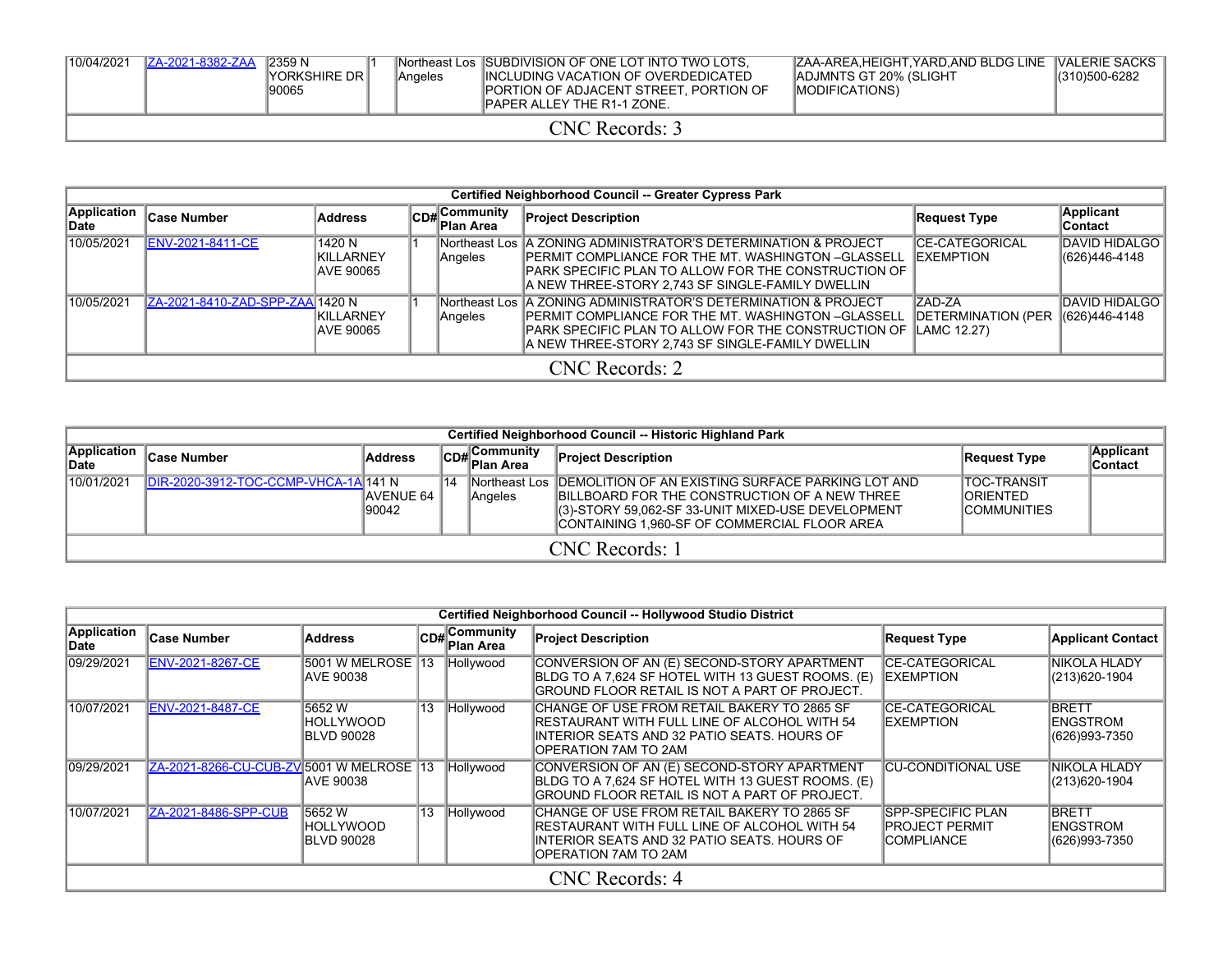|                      | <b>Certified Neighborhood Council -- Los Feliz</b> |                   |  |                                                   |                                                                                                             |                           |                                          |  |  |  |  |  |  |
|----------------------|----------------------------------------------------|-------------------|--|---------------------------------------------------|-------------------------------------------------------------------------------------------------------------|---------------------------|------------------------------------------|--|--|--|--|--|--|
| Application<br>∥Date | <b>Case Number</b>                                 | <b>Address</b>    |  | , Community<br>lCD# C <sup>Om…</sup><br>Plan Area | <b>Project Description</b>                                                                                  | Request Type              | <b>Applicant Contact</b>                 |  |  |  |  |  |  |
| 09/29/2021           | DIR-2021-8268-SPP 5060 W FRANKLIN 4                | <b>JAVE 90027</b> |  | Hollywood                                         | IDEMO OF (E) 2-CAR GARAGE, CONSTRUCTION OF SPP-SPECIFIC PLAN PROJECT<br>(N) 2-CAR GARAGE IN REAR OF (E) SFD | <b>IPERMIT COMPLIANCE</b> | <b>IARMIN GHARAI</b><br>$ (818)758-0018$ |  |  |  |  |  |  |
| 09/29/2021           | <b>ENV-2021-8269-CE 5060 W FRANKLIN 4</b>          | <b>IAVE 90027</b> |  | Hollywood                                         | DEMO OF (E) 2-CAR GARAGE, CONSTRUCTION OF CE-CATEGORICAL EXEMPTION<br>$(N)$ 2-CAR GARAGE IN REAR OF (E) SFD |                           | <b>ARMIN GHARAI</b><br>(818) 758-0018    |  |  |  |  |  |  |
| CNC Records: 2       |                                                    |                   |  |                                                   |                                                                                                             |                           |                                          |  |  |  |  |  |  |

|                      | <b>Certified Neighborhood Council -- Mid City West</b> |                                           |    |                                     |                                                                                                                     |                                                |                                              |  |  |  |  |  |  |
|----------------------|--------------------------------------------------------|-------------------------------------------|----|-------------------------------------|---------------------------------------------------------------------------------------------------------------------|------------------------------------------------|----------------------------------------------|--|--|--|--|--|--|
| Application<br>∣Date | <b>Case Number</b>                                     | <b>Address</b>                            |    | $CD#$ Community<br><b>Plan Area</b> | <b>Project Description</b>                                                                                          | Request Type                                   | <b>Applicant Contact</b>                     |  |  |  |  |  |  |
| 10/01/2021           | <b>ENV-2021-8353-CE</b>                                | 7265 W MELROSE 15<br><b>JAVE 90046</b>    |    | Hollywood                           | A CUP FOR THE SALE AND SERVICE OF A FULL LINE<br>OF ALCOHOL FOR ONSITE CONSUMPTION WITH AN<br>IEXISTING RESTAURANT. | <b>CE-CATEGORICAL</b><br><b>IEXEMPTION</b>     | <b>DAN ROSALES</b><br>(818) 675-6418         |  |  |  |  |  |  |
| 10/08/2021           | ENV-2021-8512-EAF 8326 W                               | <b>IBLACKBURN AVE</b><br>190048           | 15 | <b>Wilshire</b>                     | A SUBDIVISION OF TWO EXISTING LOTS TO CREATE<br>15 CONDOMINIUMS.                                                    | EAF-ENVIRONMENTAL<br>IASSESSMENT               | <b>DHS &amp; ASSOCIATES</b><br>(714)665-6569 |  |  |  |  |  |  |
| 10/08/2021           | <b>TT-83458-CN-HCA</b>                                 | 8326 W<br><b>IBLACKBURN AVE</b><br>190048 | 15 | Wilshire                            | A SUBDIVISION OF TWO EXISTING LOTS TO CREATE<br>15 CONDOMINIUMS.                                                    | <b>CN-NEW CONDOMINIUMS</b>                     | <b>DHS &amp; ASSOCIATES</b><br>(714)665-6569 |  |  |  |  |  |  |
| 10/01/2021           | ZA-2021-8352-CUB                                       | 7265 W MELROSE 5<br><b>JAVE 90046</b>     |    | Hollywood                           | A CUP FOR THE SALE AND SERVICE OF A FULL LINE<br>OF ALCOHOL FOR ONSITE CONSUMPTION WITH AN<br>IEXISTING RESTAURANT. | <b>CUB-CONDITIONAL USE</b><br>BEVERAGE-ALCOHOL | <b>DAN ROSALES</b><br>(818) 675-6418         |  |  |  |  |  |  |
|                      | CNC Records: 4                                         |                                           |    |                                     |                                                                                                                     |                                                |                                              |  |  |  |  |  |  |

|                      | Certified Neighborhood Council -- P.I.C.O |                                         |                 |                                  |                                                                                                                                 |                                                |                                                     |  |  |  |  |  |  |
|----------------------|-------------------------------------------|-----------------------------------------|-----------------|----------------------------------|---------------------------------------------------------------------------------------------------------------------------------|------------------------------------------------|-----------------------------------------------------|--|--|--|--|--|--|
| Application<br>∣Date | Case Number                               | <b>Address</b>                          |                 | CD#Community<br><b>Plan Area</b> | <b>Project Description</b>                                                                                                      | <b>Request Type</b>                            | <b>Applicant Contact</b>                            |  |  |  |  |  |  |
| 10/07/2021           | DIR-2021-8474-TOC-HCA 1524 S              | FAIRFAX AVE<br>90019                    | 10              | <b>Wilshire</b>                  | TOC REVIEW FOR NEW 16 UNIT BUILDING                                                                                             | <b>TOC-TRANSIT ORIENTED</b><br>ICOMMUNITIES    | <b>SHAPOUR</b><br><b>SHAJIRAT</b><br>(818) 755-9000 |  |  |  |  |  |  |
| 10/07/2021           | <b>ENV-2021-8475-EAF</b>                  | 1524 S<br><b>FAIRFAX AVE</b><br>90019   | 10              | <b>Wilshire</b>                  | TOC REVIEW FOR NEW 16 UNIT BUILDING                                                                                             | EAF-ENVIRONMENTAL<br><b>ASSESSMENT</b>         | <b>SHAPOUR</b><br><b>SHAJIRAT</b><br>(818)755-9000  |  |  |  |  |  |  |
| 10/08/2021           | <b>ENV-2021-8531-CE</b>                   | <b>5151 W PICO</b><br><b>BLVD 90019</b> | 110             | <b>Wilshire</b>                  | A CUP FOR THE SALE AND SERVICE OF A FULL LINE OF<br>IALCOHOL FOR OFF-SITE CONSUMPTION WITH AN<br>IEXISTING NEIGHBORHOOD MARKET. | <b>ICE-CATEGORICAL</b><br><b>EXEMPTION</b>     | <b>BILL ROBINSON</b><br>(213)999-6711               |  |  |  |  |  |  |
| 10/08/2021           | ZA-2021-8530-CUB                          | <b>5151 W PICO</b><br><b>BLVD 90019</b> | $\overline{10}$ | <b>Wilshire</b>                  | A CUP FOR THE SALE AND SERVICE OF A FULL LINE OF<br>ALCOHOL FOR OFF-SITE CONSUMPTION WITH AN<br>EXISTING NEIGHBORHOOD MARKET.   | <b>CUB-CONDITIONAL USE</b><br>BEVERAGE-ALCOHOL | <b>BILL ROBINSON</b><br>(213)999-6711               |  |  |  |  |  |  |
|                      | CNC Records: 4                            |                                         |                 |                                  |                                                                                                                                 |                                                |                                                     |  |  |  |  |  |  |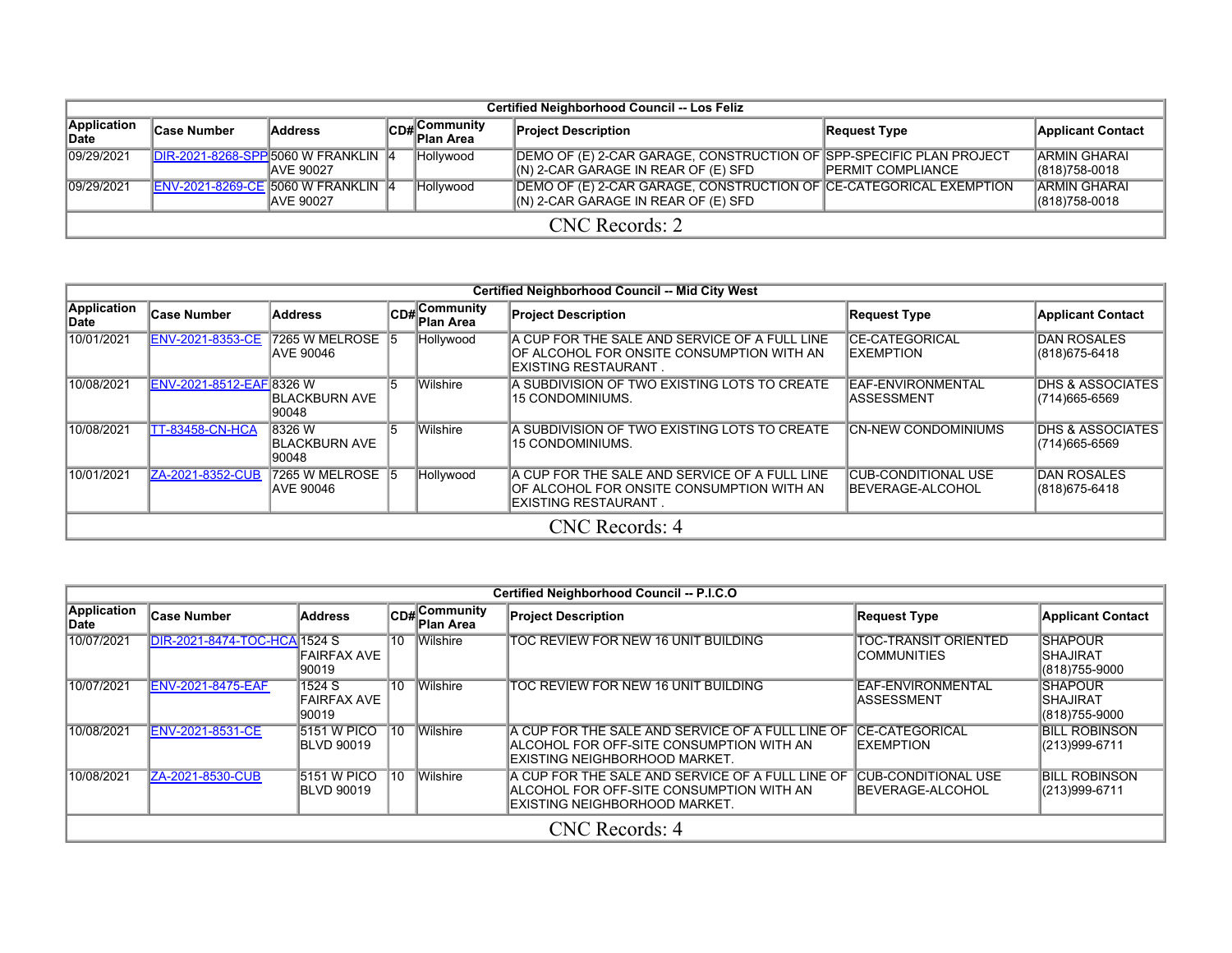|                      | <b>Certified Neighborhood Council -- Pico Union</b> |                    |  |                                    |                                                                         |                                                          |                                          |  |  |  |  |  |
|----------------------|-----------------------------------------------------|--------------------|--|------------------------------------|-------------------------------------------------------------------------|----------------------------------------------------------|------------------------------------------|--|--|--|--|--|
| Application<br>∥Date | <b>Case Number</b>                                  | <b>Address</b>     |  | <sup>ll</sup> CD#∣ <sub>Area</sub> | Community Plan Project Description اسمن                                 | Request Type                                             | Applicant Contact                        |  |  |  |  |  |
| 09/28/2021           | DIR-2021-8246-ACII1810 W VENICE                     | <b>IBLVD 90006</b> |  |                                    | South Los Angeles CONSTRUCTION OF A STORAGE OF<br>IHOUSEHOLD GOODS USE. | <b>IACI-AMENDMENT TO COUNCIL</b><br><b>IINSTRUCTIONS</b> | <b>ISTACEY BRENNER</b><br>(818) 970-5710 |  |  |  |  |  |
| CNC Records: 1       |                                                     |                    |  |                                    |                                                                         |                                                          |                                          |  |  |  |  |  |

|                     | Certified Neighborhood Council -- Rampart Village |                                     |                 |                                    |                                                                                                                                                                                                                      |                                                                                          |                                                                                  |  |  |  |  |  |  |
|---------------------|---------------------------------------------------|-------------------------------------|-----------------|------------------------------------|----------------------------------------------------------------------------------------------------------------------------------------------------------------------------------------------------------------------|------------------------------------------------------------------------------------------|----------------------------------------------------------------------------------|--|--|--|--|--|--|
| Application<br>Date | Case Number                                       | <b>Address</b>                      |                 | <b>CD#</b> Community<br>lPlan Area | <b>Project Description</b>                                                                                                                                                                                           | <b>Request Type</b>                                                                      | <b>Applicant Contact</b>                                                         |  |  |  |  |  |  |
| 09/30/2021          | CPC-2004-2400-CU-SPE-SPP-PA23500 W                | TEMPLE ST<br>90004                  | $\overline{13}$ | <b>Wilshire</b>                    | PLAN APPROVAL, PURSUANT TO THE<br>PROVISIONS OF SECTION 12.24 M OF THE<br>LAMC, TO ESTABLISH OPERATING<br>CONDITIONS FOR THE EXISTING ATHLETIC<br>FIELD AND MODIFY THE HIGH SCHOOL'S<br>PICK-UP/DROP-OFF OPERATIONS. | <b>CU-CONDITIONAL USE</b>                                                                |                                                                                  |  |  |  |  |  |  |
| 09/30/2021          | ENV-2021-8305-CE                                  | 3500 W<br><b>TEMPLE ST</b><br>90004 | 13              | <b>Wilshire</b>                    | IPLAN APPROVAL                                                                                                                                                                                                       | <b>CE-CATEGORICAL EXEMPTION</b>                                                          | THE TAYLOR<br><b>GROUP -</b><br><b>GREGORY</b><br><b>TAYLOR</b><br>(818)413-3838 |  |  |  |  |  |  |
| 10/07/2021          | <b>ENV-2021-8465-CE</b>                           | 2737 W<br>COUNCIL<br>ST 90026       | $ 13\rangle$    | <b>Westlake</b>                    | 451 SQFT ADDITION TO (E) DUPLEX IN REAR                                                                                                                                                                              | <b>CE-CATEGORICAL EXEMPTION</b>                                                          | LILLIAN CARDANO<br>(818) 268-3118                                                |  |  |  |  |  |  |
| 10/07/2021          | ZA-2021-8464-ZAA                                  | 2737 W<br>COUNCIL<br>ST 90026       |                 | 13 Westlake                        | 451 SQFT ADDITION TO (E) DUPLEX IN REAR                                                                                                                                                                              | ZAA-AREA, HEIGHT, YARD, AND BLDG<br>LINE ADJMNTS GT 20% (SLIGHT<br><b>MODIFICATIONS)</b> | LILLIAN CARDANO<br>(818) 268-3118                                                |  |  |  |  |  |  |
|                     | CNC Records: 4                                    |                                     |                 |                                    |                                                                                                                                                                                                                      |                                                                                          |                                                                                  |  |  |  |  |  |  |

|                            | Certified Neighborhood Council -- Reseda |                               |  |                            |                                                                                                                                                                                                           |                                             |                             |  |  |  |  |  |  |
|----------------------------|------------------------------------------|-------------------------------|--|----------------------------|-----------------------------------------------------------------------------------------------------------------------------------------------------------------------------------------------------------|---------------------------------------------|-----------------------------|--|--|--|--|--|--|
| Application<br><b>Date</b> | <b>Case Number</b>                       | <b>Address</b>                |  | CD#Community<br>Plan Area  | <b>Project Description</b>                                                                                                                                                                                | Request Type                                | <b>Applicant</b><br>Contact |  |  |  |  |  |  |
| 09/27/2021                 | <b>IVTT-74423-EXTI6648 N</b>             | <b>IRESEDA BLVD</b><br>191335 |  | Reseda - West<br>lVan Nuvs | MIXED USE PROJECT OF 205 UNITS, 18 RESTRICTED TO VERY LOW INCOME,<br>181,893 SF OF FLOOR AREA, MAX HT, 61 FEET, 5,932 SF GROUND FLOOR<br>COMMERCIAL. 307 AUTOMOBILE PARKING SPACES. 29.250 SF OPEN SPACE. | <b>VESTING</b><br>TENTATIVE<br><b>TRACT</b> |                             |  |  |  |  |  |  |
|                            | CNC Records: 1                           |                               |  |                            |                                                                                                                                                                                                           |                                             |                             |  |  |  |  |  |  |

|                                  | <b>Silver</b><br>$\sim$<br>' Lake∶ |         |                                |        |      |  |  |  |  |  |  |  |  |
|----------------------------------|------------------------------------|---------|--------------------------------|--------|------|--|--|--|--|--|--|--|--|
| --<br><b>Annlication</b><br>Date | nho<br>                            | Address | ∙ Plar.<br>.<br>90 D.<br>¶Are∝ | intior | 'vpe |  |  |  |  |  |  |  |  |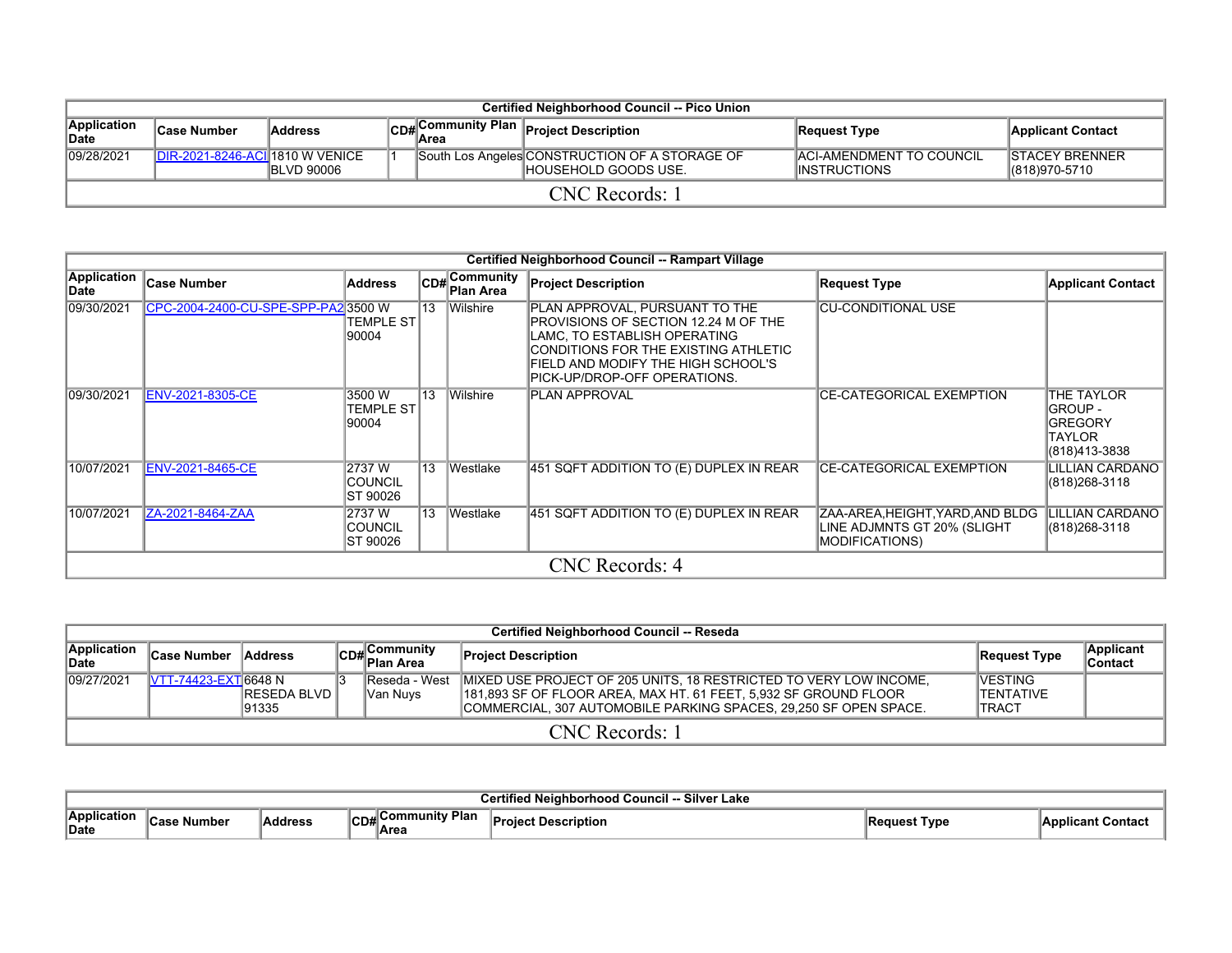| 10/08/2021 | ENV-2021-8528-CE 3822 W | ISUNSET<br><b>IBLVD 90026</b> | 13 | Park - Elysian<br>lVallev  | Silver Lake - Echo CONDITIONAL USE PERMIT PER LAMC SECTION 12.24 W 1.<br>TO ALLOW THE SALE AND DISPENSING OF BEER & WINE<br><b>IFOR ON-SITE CONSUMPTION IN CONJUNCTION WITH</b><br><b>IRESTAURANT</b> | <b>ICE-CATEGORICAL</b><br><b>IEXEMPTION</b>            | <b>EDDIE</b><br><b>INAVARRETTE</b><br>(213) 510-6174 |  |  |
|------------|-------------------------|-------------------------------|----|----------------------------|-------------------------------------------------------------------------------------------------------------------------------------------------------------------------------------------------------|--------------------------------------------------------|------------------------------------------------------|--|--|
| 10/08/2021 | ZA-2021-8526-CUB 3822 W | ISUNSET<br><b>IBLVD 90026</b> | 13 | lPark - Elvsian<br> Valley | Silver Lake - Echo CONDITIONAL USE PERMIT PER LAMC SECTION 12.24 W 1.<br>TO ALLOW THE SALE AND DISPENSING OF BEER & WINE<br>FOR ON-SITE CONSUMPTION IN CONJUNCTION WITH<br><b>IRESTAURANT</b>         | <b>CUB-CONDITIONAL USE</b><br><b>IBEVERAGE-ALCOHOL</b> | <b>EDDIE</b><br><b>INAVARRETTE</b><br>(213)510-6174  |  |  |
|            | CNC Records: 2          |                               |    |                            |                                                                                                                                                                                                       |                                                        |                                                      |  |  |

|                      |                               |           |  |                           | <b>Certified Neighborhood Council -- South Central</b>                                                                     |                                             |                               |  |  |
|----------------------|-------------------------------|-----------|--|---------------------------|----------------------------------------------------------------------------------------------------------------------------|---------------------------------------------|-------------------------------|--|--|
| Application<br>∣Date | ∣Case Number                  | Address   |  | CD#Community<br>Plan Area | <b>Project Description</b>                                                                                                 | <b>Request Type</b>                         | <b>Applicant Contact</b>      |  |  |
| 10/01/2021           | ENV-2021-8342-CE 358 W 38TH 9 | IST 90037 |  | Southeast Los<br>Angeles  | IA CUP FOR THE SALE AND SERVICE OF A FULL LINE OF<br>IALCOHOL FOR OFF CONSUMPTION WITH NEW COMMERCIAL<br>ICATERING KITCHEN | <b>ICE-CATEGORICAL EXEMPTION LOUIE CANO</b> | (888)310-2266                 |  |  |
| 10/01/2021           | ZA-2021-8341-CUB 358 W 38TH 9 | IST 90037 |  | Southeast Los<br>Angeles  | IA CUP FOR THE SALE AND SERVICE OF A FULL LINE OF<br>IALCOHOL FOR OFF CONSUMPTION WITH NEW COMMERCIAL<br>ICATERING KITCHEN | ICUB-CONDITIONAL USE<br>IBEVERAGE-ALCOHOL   | ILOUIE CANO<br>(888) 310-2266 |  |  |
|                      | CNC Records: 2                |           |  |                           |                                                                                                                            |                                             |                               |  |  |

|                      |                                                |                    |  |                            | Certified Neighborhood Council -- South Robertson                                                                                                         |                                     |                      |  |  |  |
|----------------------|------------------------------------------------|--------------------|--|----------------------------|-----------------------------------------------------------------------------------------------------------------------------------------------------------|-------------------------------------|----------------------|--|--|--|
| Application<br>∥Date | <b>Case Number</b>                             | Address            |  | CD# Community<br>Plan Area | <b>Project Description</b>                                                                                                                                | Request Type                        | Applicant<br>Contact |  |  |  |
| 10/07/2021           | ICPC-2020-5837-DB-CU-SPR-VHCA-1A 9500 W PICO 5 | <b>IBLVD 90035</b> |  | lWest Los<br>Angeles       | THE DEMOLITION OF A CAR WASH AND COMMERCIAL BUILDING<br>AND CONSTRUCTION, USE, AND MAINTENANCE OF A 96,870<br>SQUARE-FOOT, FIVE-STORY MIXED-USE BUILDING. | <b>IDB-DENSITY</b><br><b>IBONUS</b> |                      |  |  |  |
|                      | CNC Records: 1                                 |                    |  |                            |                                                                                                                                                           |                                     |                      |  |  |  |

|                             | Certified Neighborhood Council -- Studio City |                         |  |                                                                |                                                                                                             |                                                        |                                        |  |  |  |
|-----------------------------|-----------------------------------------------|-------------------------|--|----------------------------------------------------------------|-------------------------------------------------------------------------------------------------------------|--------------------------------------------------------|----------------------------------------|--|--|--|
| <b>Application</b><br>∣Date | ∣Case Number                                  | <b>Address</b>          |  | CD# Community Plan Area                                        | <b>Project Description</b>                                                                                  | <b>Request Type</b>                                    | <b>Applicant Contact</b>               |  |  |  |
| 10/01/2021                  | ENV-2021-8347-CE 11925 W                      | IVENTURA BLVD<br>191604 |  | Sherman Oaks - Studio<br>City - Toluca Lake -<br>Cahuenga Pass | A CUP FOR THE SALE AND SERVICE OF A FULL<br>ILINE OF ALCOHOL FOR ONSITE CONSUMPTION<br>ITO A NEW RESTAURANT | <b>CE-CATEGORICAL</b><br><b>IEXEMPTION</b>             | <b>BRETT ENGSTROM</b><br>(626)993-7350 |  |  |  |
| 10/01/2021                  | ZA-2021-8346-CUB 11925 W                      | IVENTURA BLVD<br>191604 |  | Sherman Oaks - Studio<br>City - Toluca Lake -<br>Cahuenga Pass | A CUP FOR THE SALE AND SERVICE OF A FULL<br>ILINE OF ALCOHOL FOR ONSITE CONSUMPTION<br>ITO A NEW RESTAURANT | <b>CUB-CONDITIONAL USE</b><br><b>IBEVERAGE-ALCOHOL</b> | <b>BRETT ENGSTROM</b><br>(626)993-7350 |  |  |  |
|                             | CNC Records: 2                                |                         |  |                                                                |                                                                                                             |                                                        |                                        |  |  |  |

| Mce<br>Jnited<br>and Jef<br>ounci<br>Adame<br>Heiahts |  |                |   |                  |       |                |                         |
|-------------------------------------------------------|--|----------------|---|------------------|-------|----------------|-------------------------|
| .<br><b>Application</b><br>Date                       |  | <b>Address</b> | . | `ommunit<br>Area | IDUON | Tvpe<br>aucst. | Abr<br>∵ontact<br>ncant |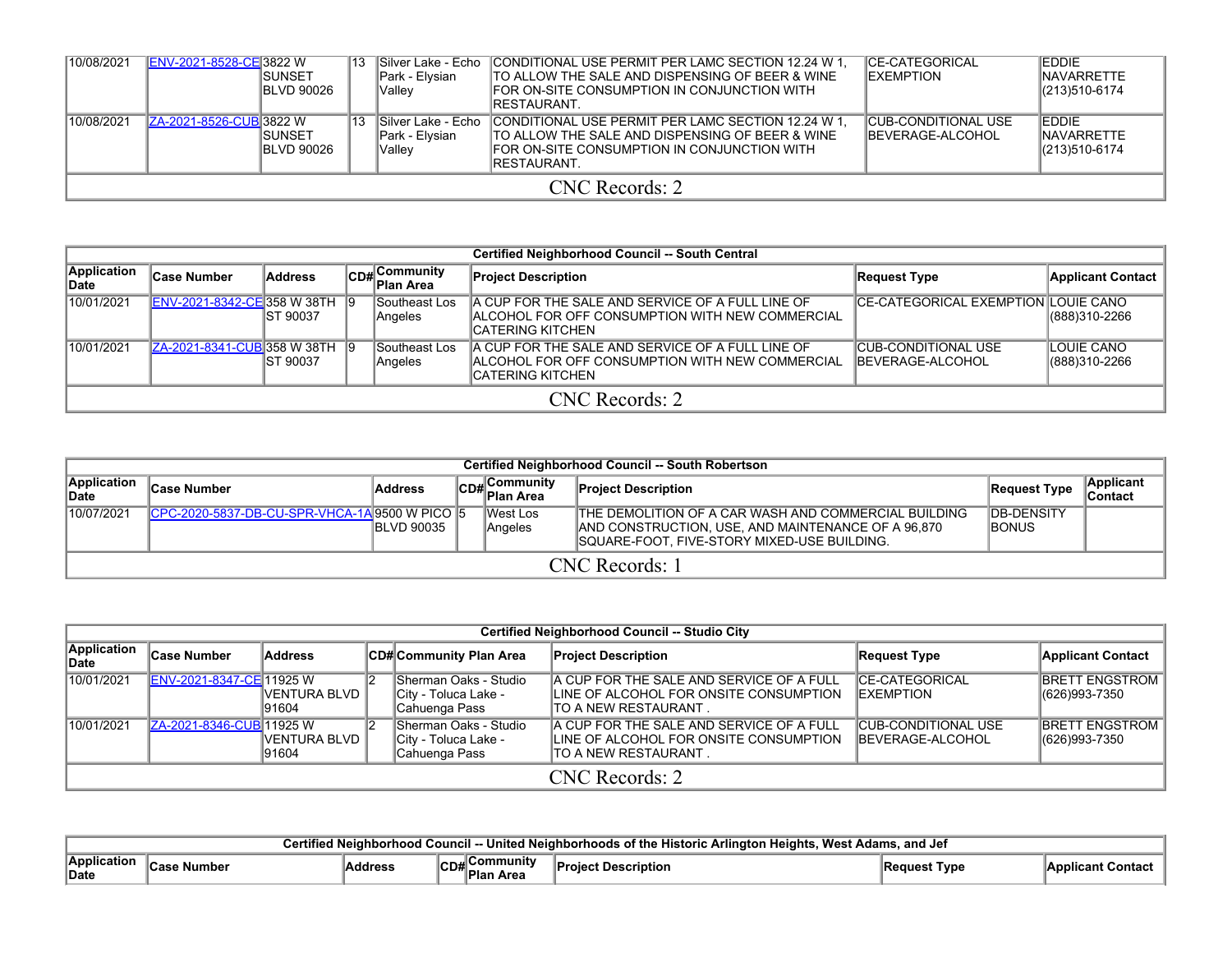| 10/06/2021     | CPC-2021-8442-CU-DB-SPR-HCA 2211 S | IWESTERN<br>IAVE 90018           | 10 | South Los<br><b>Angeles</b> | CONSTRUCTION AND MAINTENANCE OF AN 8<br>STORY, 364 UNIT, MIXED USE PROJECT WITH 70220<br>SF OF RETAIL. 3.25:1 FAR, 83' HT, 5' REAR & SIDE<br><b>ISETBACK</b>  | <b>CU-CONDITIONAL USE</b>                      | <b>IMICHAEL</b><br><b>IGONZALES</b><br>$ (213)279-6965$ |
|----------------|------------------------------------|----------------------------------|----|-----------------------------|---------------------------------------------------------------------------------------------------------------------------------------------------------------|------------------------------------------------|---------------------------------------------------------|
| 10/06/2021     | <b>ENV-2021-8443-EAF</b>           | 2211 S<br>IWESTERN<br>IAVE 90018 | 10 | South Los<br>Angeles        | CONSTRUCTION AND MAINTENANCE OF AN 8<br>STORY, 364 UNIT, MIXED USE PROJECT WITH 70220<br>ISF OF RETAIL. 3.25:1 FAR. 83' HT. 5' REAR & SIDE<br><b>ISETBACK</b> | <b>EAF-ENVIRONMENTAL</b><br><b>IASSESSMENT</b> | <b>IMICHAEL</b><br><b>IGONZALES</b><br>$ (213)279-6965$ |
| CNC Records: 2 |                                    |                                  |    |                             |                                                                                                                                                               |                                                |                                                         |

|                                   |                                |                                        |                 |                               | <b>Certified Neighborhood Council -- Venice</b>                                                                                        |                                                                                                 |                                                   |
|-----------------------------------|--------------------------------|----------------------------------------|-----------------|-------------------------------|----------------------------------------------------------------------------------------------------------------------------------------|-------------------------------------------------------------------------------------------------|---------------------------------------------------|
| <b>Application</b><br><b>Date</b> | <b>Case Number</b>             | <b>Address</b>                         | CDH             | Community<br><b>Plan Area</b> | <b>Project Description</b>                                                                                                             | <b>Request Type</b>                                                                             | <b>Applicant Contact</b>                          |
| 10/04/2021                        | AA-2018-3776-PMLA-SL-1A 1740 S | <b>PENMAR AVE</b><br>90291             | 11              | Venice                        | <b>SMALL LOT SUBDIVISION INTO TWO LOTS</b><br>FOR TWO NEW SINGLE FAMILY<br><b>DWELLINGS.</b>                                           | <b>PMLA-PARCEL MAP</b>                                                                          |                                                   |
| 10/04/2021                        | DIR-2021-8365-CDP-MEL          | 760 E<br><b>VERNON AVE</b><br>90291    | 11              | <b>Venice</b>                 | <b>ADDITION OF NEW ADU ABOVE AN</b><br><b>EXISTING DETACHED GARAGE</b>                                                                 | <b>CDP-COASTAL DEVELOPMENT PERMIT</b>                                                           | <b>JOHN</b><br><b>UMBANHOWAR</b><br>(310)399-5757 |
| 10/07/2021                        | DIR-2021-8488-CDP-MEL          | 2204 S<br><b>ISTRONG'S</b><br>DR 90291 | 11              | Venice                        | CONVERT (E) STORAGE SPACE INTO (N)<br>ADU, RELOCATE BATHROOM, ADD<br>INTERIOR WALLS FOR BATHROOM AND<br>CLOSET, ADD KITCHEN FACILITIES | CDP-COASTAL DEVELOPMENT PERMIT                                                                  | <b>BEN ANSARI</b><br>(818)493-1121                |
| 10/04/2021                        | <b>ENV-2021-8366-CE</b>        | 760 E<br><b>VERNON AVE</b><br>90291    | 11              | <b>Venice</b>                 | ADDITION OF NEW ADU ABOVE AN<br><b>EXISTING DETACHED GARAGE</b>                                                                        | <b>CE-CATEGORICAL EXEMPTION</b>                                                                 | <b>JOHN</b><br><b>UMBANHOWAR</b><br>(310)399-5757 |
| 10/07/2021                        | <b>ENV-2021-8489-CE</b>        | 2204 S<br><b>ISTRONG'S</b><br>DR 90291 | $\overline{11}$ | Venice                        | CONVERT (E) STORAGE SPACE INTO (N)<br>ADU, RELOCATE BATHROOM, ADD<br>INTERIOR WALLS FOR BATHROOM AND<br>CLOSET, ADD KITCHEN FACILITIES | <b>CE-CATEGORICAL EXEMPTION</b>                                                                 | <b>BEN ANSARI</b><br>(818)493-1121                |
| 10/04/2021                        | ZA-2018-3779-ZAA-1A            | 1740 S<br><b>PENMAR AVE</b><br>90291   | 11              | <b>Venice</b>                 | <b>SMALL LOT SUBDIVISION INTO TWO LOTS</b><br>FOR TWO NEW SINGLE FAMILY<br><b>DWELLINGS.</b>                                           | ZAA-AREA, HEIGHT, YARD, AND BLDG LINE<br><b>ADJMNTS GT 20% (SLIGHT</b><br><b>MODIFICATIONS)</b> |                                                   |
|                                   |                                |                                        |                 |                               | CNC Records: 6                                                                                                                         |                                                                                                 |                                                   |

|                      |                                            |                    |  |                           | Certified Neighborhood Council -- Wilshire Center-Koreatown                                                   |                                                  |                                   |  |  |
|----------------------|--------------------------------------------|--------------------|--|---------------------------|---------------------------------------------------------------------------------------------------------------|--------------------------------------------------|-----------------------------------|--|--|
| Application<br>∥Date | <b>Case Number</b>                         | <b>Address</b>     |  | CD#Community<br>Plan Area | <b>Project Description</b>                                                                                    | <b>Request Type</b>                              | Applicant Contact                 |  |  |
| 09/29/2021           | <b>ENV-2021-8281-CE 3785 W WILSHIRE 10</b> | <b>IBLVD 90010</b> |  | <b>Wilshire</b>           | A CUP FOR THE SALE AND SERVICE OF BEER & WINE<br>IFOR ONSITE CONSUMPTION WITH A PROPOSED<br>IRESTAURANT.      | CE-CATEGORICAL EXEMPTION ALEX WOO                | $(213)228 - 3288$                 |  |  |
| 09/29/2021           | ZA-2021-8280-CUB 3785 W WILSHIRE 10        | <b>IBLVD 90010</b> |  | Wilshire                  | A CUP FOR THE SALE AND SERVICE OF BEER & WINE<br>FOR ONSITE CONSUMPTION WITH A PROPOSED<br><b>IRESTAURANT</b> | ICUB-CONDITIONAL USE<br><b>IBEVERAGE-ALCOHOL</b> | <b>ALEX WOO</b><br>(213) 228-3288 |  |  |
|                      | CNC Records: 2                             |                    |  |                           |                                                                                                               |                                                  |                                   |  |  |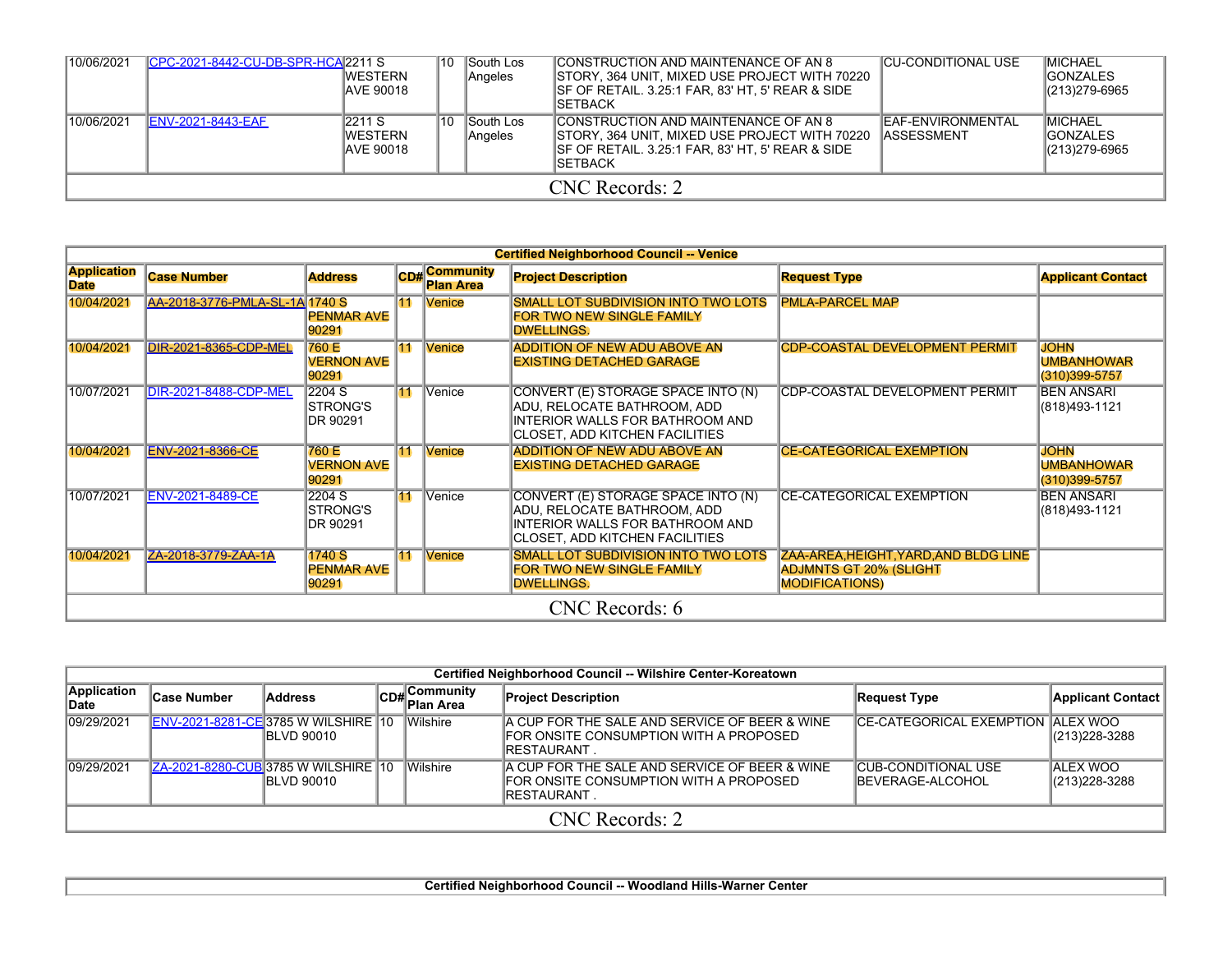| Application<br>∣Date | <b>Case Number</b>       | <b>Address</b>                               |  | CD# Community Plan                                                      | <b>Project Description</b>                                                                                                                                                                               | <b>Request Type</b>                     | Applicant Contact                                  |  |  |  |
|----------------------|--------------------------|----------------------------------------------|--|-------------------------------------------------------------------------|----------------------------------------------------------------------------------------------------------------------------------------------------------------------------------------------------------|-----------------------------------------|----------------------------------------------------|--|--|--|
| 10/04/2021           | ENV-2021-8375-EAF 5700 N | <b>IRUDNICK</b><br><b>IAVE 91367</b>         |  | Canoga Park -<br>IWinnetka -<br><b>IWoodland Hills -</b><br>lWest Hills | CONDITIONAL USE PERMIT FOR A CHURCH THAT INCLUDES<br>AN 8,447 SF, 2-STORY (N) BUILDING FOR THE EXPANSION OF<br>(E) KITCHEN/FOOD STORAGE, OFFICES, MULTI-PURPOSE<br>ROOMS, & VEHICULAR FOOD DISTRIBUTION. | EAF-ENVIRONMENTAL<br><b>IASSESSMENT</b> | <b>ISTACEY</b><br><b>IBRENNER</b><br>(818)970-5710 |  |  |  |
| 10/04/2021           | ZA-2021-8374-CU          | 5700N<br><b>IRUDNICK</b><br><b>AVE 91367</b> |  | Canoga Park -<br>lWinnetka -<br><b>IWoodland Hills -</b><br>lWest Hills | CONDITIONAL USE PERMIT FOR A CHURCH THAT INCLUDES<br>AN 8,447 SF, 2-STORY (N) BUILDING FOR THE EXPANSION OF<br>(E) KITCHEN/FOOD STORAGE, OFFICES, MULTI-PURPOSE<br>ROOMS, & VEHICULAR FOOD DISTRIBUTION. | <b>CU-CONDITIONAL USE</b>               | <b>ISTACEY</b><br><b>IBRENNER</b><br>(818)970-5710 |  |  |  |
|                      | CNC Records: 2           |                                              |  |                                                                         |                                                                                                                                                                                                          |                                         |                                                    |  |  |  |

| <b>Certified Neighborhood Council -- None</b>                                                                   |  |  |  |  |  |  |  |
|-----------------------------------------------------------------------------------------------------------------|--|--|--|--|--|--|--|
| Application Date Case Number Address CD# Community Plan Area Project Description Request Type Applicant Contact |  |  |  |  |  |  |  |
| $CNC$ Records: $0$                                                                                              |  |  |  |  |  |  |  |

|                      |                                         |                                 |    |                           | <b>Certified Neighborhood Council -- Unknown</b>                                                                                                                             |                                                   |                                                       |  |  |
|----------------------|-----------------------------------------|---------------------------------|----|---------------------------|------------------------------------------------------------------------------------------------------------------------------------------------------------------------------|---------------------------------------------------|-------------------------------------------------------|--|--|
| Application<br>∣Date | ∣Case Number                            | Address                         |    | CD#Community<br>Plan Area | <b>Project Description</b>                                                                                                                                                   | <b>Request Type</b>                               | <b>Applicant Contact</b>                              |  |  |
| 10/01/2021           | <b>DIR-2021-8344-MEL</b>                | 1357 N<br>LACHMAN LANE<br>90272 | 11 | Brentwood -               | CATEX FOR NEW 1-STORY SINGLE FAMILY DWELLING<br>Pacific Palisades WITH 2-CAR GARAGE REPLACING EXISTING SINGLE<br>IFAMILY DWELLING                                            | <b>MEL-MELLO ACT</b><br><b>ICOMPLIANCE REVIEW</b> | <b>SINA KHAJAVI</b><br>(310)544-7272                  |  |  |
| 10/04/2021           | DIR-2021-8377-MEL 16019 W               | ITEMECULA ST<br>90272           | 11 | Brentwood -               | DEMOLISH AN(E) SFD AND CONSTRUCT NEW SFD WITH<br>Pacific Palisades ATTACHED 2-CAR GARAGE.                                                                                    | <b>IMEL-MELLO ACT</b><br>ICOMPLIANCE REVIEW       | <b>ANGEL DIAZ</b><br>(213)864-3095                    |  |  |
| 09/29/2021           | <b>IENV-2021-8272-EAFI1461 N AMALFI</b> | <b>IDR 90272</b>                | 11 | Brentwood -               | DEMOLITION OF AN (E) SFD, CONSTRUCTION OF A NEW<br>Pacific Palisades SFD WITH AN ATTACHED GARAGE, POOL AND SPA; HAUL ASSESSMENT<br><b>IROUTE FOR THE ASSOCIATED GRADING.</b> | <b>IEAF-ENVIRONMENTAL</b>                         | <b>GUADALUPE</b><br><b>IGONZALEZ</b><br>(312)618-0019 |  |  |
|                      | CNC Records: 3                          |                                 |    |                           |                                                                                                                                                                              |                                                   |                                                       |  |  |

Total Records: 65

Cases that have revised case numbers, 09/26/2021 to 10/09/2021

Address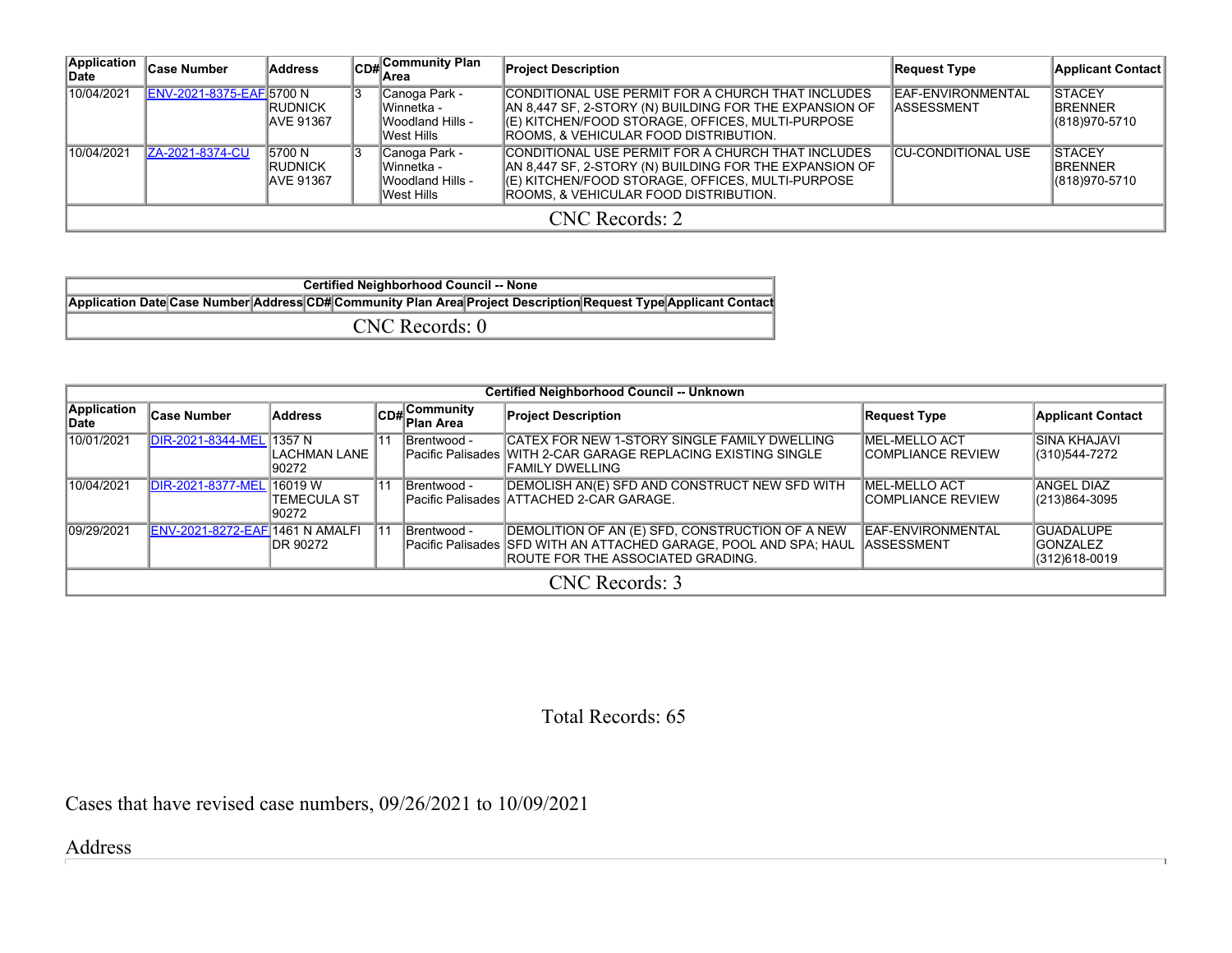| Change<br>Date | Old Case Number                     | New Case Number            |                                            | CD              |
|----------------|-------------------------------------|----------------------------|--------------------------------------------|-----------------|
|                | 09/29/2021 DIR-2021-8104-TOC-HCA    | DIR-2021-8104-TOC-VHCA     | 805 S BONNIE BRAE<br><b>ST 90057</b>       |                 |
|                | 10/01/2021 ENV-2018-5335-EAF        | ENV-2018-5335-CE           | 537 W AVENUE 44<br>90065                   | $\vert$ 1       |
|                | 10/06/2021  ENV-2020-5152-EAF       | ENV-2020-5152-CE           | 2700 W 7TH ST 90057                        |                 |
|                | 10/05/2021 ENV-2021-8381-CE         | ENV-2021-8381-EAF          | 2359 N YORKSHIRE<br>DR 90065               |                 |
|                | $ 10/05/2021 $ ZA-2021-8410-ZAD-SPP | $ZA-2021-8410-ZAD-SPP-ZAA$ | 1420 N KILLARNEY<br><b>AVE 90065</b>       |                 |
|                | 09/28/2021 ENV-2020-4358-EAF        | ENV-2020-4358-CE           | 13906 W OXNARD ST<br>91401                 | $ 2\rangle$     |
|                | 10/06/2021 ENV-2021-3399-EAF        | ENV-2021-3399-CE           | 11103 W HARTSOOK<br>ST 91601               |                 |
|                | 10/07/2021 ENV-2020-6786-EAF        | ENV-2020-6786-CE           | 5300 N MECCA AVE<br>91356                  | $\vert 3 \vert$ |
|                | 10/05/2021 ENV-2020-7091-EAF        | ENV-2020-7091-SCPE         | 7322 N TOPANGA<br>CANYON BLVD 91303        |                 |
|                | $10/01/2021$   ADM-2021-8333-APA    | ADM-2021-8333-WTF          | <b>6801 W SANTA</b><br>MONICA BLVD 90038   |                 |
|                | $10/05/2021$ $ AA-2020-4628-PMLA$   | AA-2020-4628-PMLA-HCA      | 5031 N ENCINO AVE<br>91316                 | $\overline{5}$  |
|                | 10/01/2021 ENV-2021-3380-EAF        | ENV-2021-3380-CE           | 10200 W CHARING<br><b>CROSS ROAD 90024</b> | $\vert$ 5       |
|                | 10/06/2021 ENV-2021-4331-EAF        | ENV-2021-4331-CE           | 3117 S BAGLEY AVE<br>90034                 | $\overline{5}$  |
|                | 10/06/2021 ENV-2021-5813-EAF        | ENV-2021-5813-CE           | 101 S CLARK DR<br>90048                    | $\vert$ 5       |